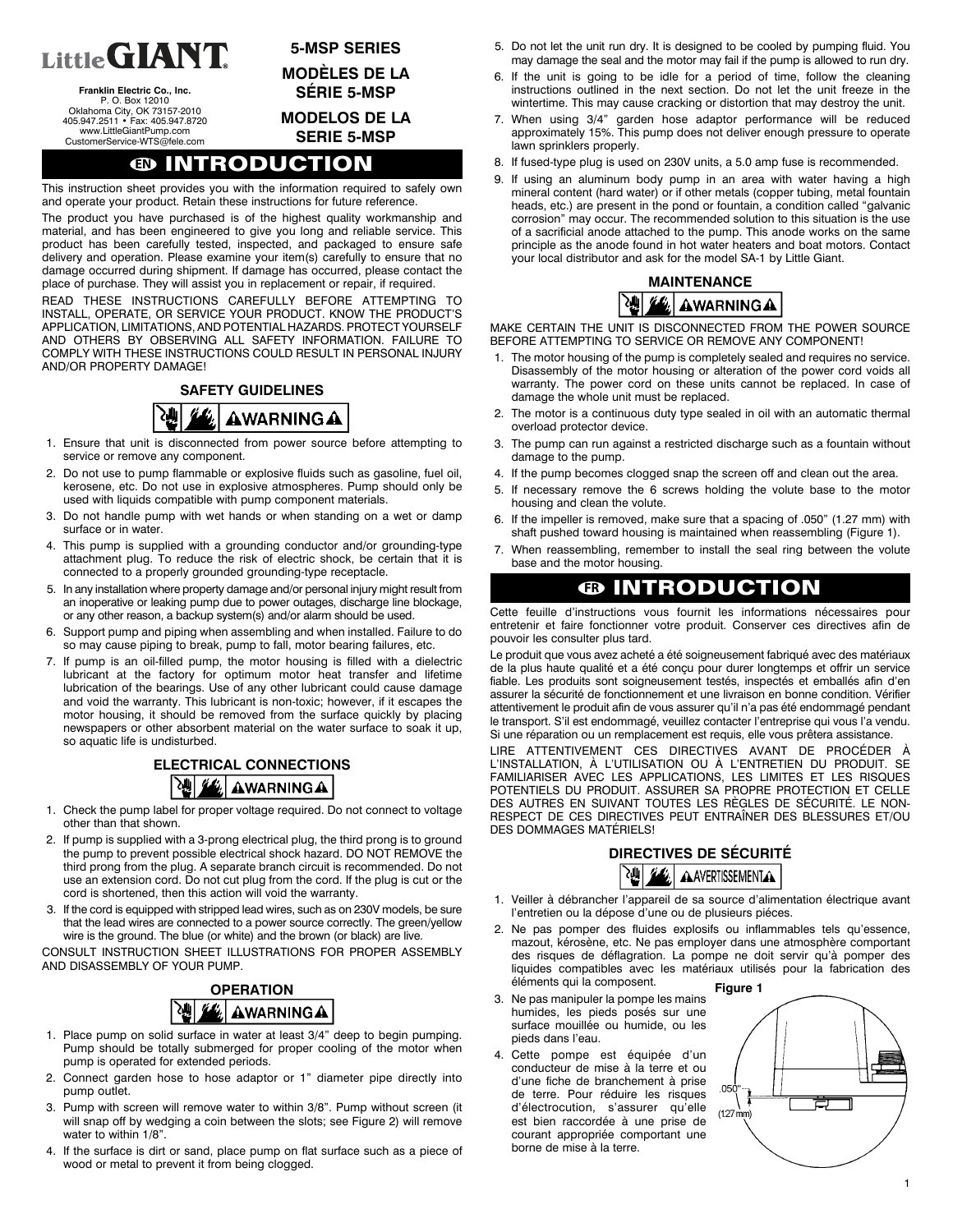- 5. Dans le cas de toute installation où des dommages matériels ou des blessures pourraient survenir par suite de l'emploi d'une pompe qui ne fonctionnerait pas ou qui fuirait à cause d'une panne de courant, d'une canalisation de refoulement bouchée ou de toute autre raison, prévoir l'emploi de(s) dispositif(s) de secours ou d'alarme voulu(s).
- 6. Veiller à bien étayer la pompe et la tuyauterie lors du montage et de la mise en place. Sinon, non seulement les tuyaux risqueraient de se déchirer mais la pompe pourrait également faire défaut et les roulements du moteur pourraient subir des dommages, etc.
- 7. Si la pompe est remplie d'huile. Ie carter est rempli d'huile diélectrique servant de caloporteur pour la chaleur engendrée par le moteur et de lubrifiant pour les paliers. L'emploi d'un autre lubrifiant quel qu'il soit pourrait endommager l'appareil et annuler la garantie. Bien que cette huile ne soit pas toxique, en cas de fuite, I'enlever rapidement à l'aide de journaux posés rapidement à la surface de l'eau pour que la vie aquatique ne soit pas perturbée.

## **CONNEXIONS ÉLECTRIQUES 图丝 AWARNINGA**

- 1. Consulter l'étiquette de la pompe pour connaître la tension appropriée. Ne pas raccorder à une source autre que la tension spécifiée.
- 2. Si la pompe est équipée d'une fiche d'aiimentation électrique à trois broches, la troisième est destinée à raccorder la pompe à la terre pour éliminer les risques d'électrocution. NE PAS ENLEVER cette troisième broche du cordon d'alimentation. Un circuit de branche séparé est recommandé. Ne pas utiliser un prolongateur. Ne pas couper la fiche du cordon. Couper la fiche ou raccourcir le cordon entraînera l'annulation de la garantie.
- 3. Si le cordon est muni de conducteurs codes à l'aide de rayures, comme pour les modèles en 230 volts, s'assurer que ces fils sont correctement raccordés à la source d'alimentation électrique. Ainsi le fil vert/jaune est prévu pour le retour à la terre alors que les deux autres bleu (ou blanc) sont sous tension.

LIRE ATTENTIVEMENT LE MODE D'EMPLOI AVANT LE MONTAGE OU LE DEMONTAGE DE LA POMPE.

## **FONCTIONNEMENT** AAVERTISSEMENTA

- 1. Placer la pompe sur une surface dure dans au moins 1,9 cm (0,75 po) d'eau pour amorcer le pompage. La pompe doit être complètement immergée pour que le moteur refroidisse correctement lors d'une utilisation prolongée de la pompe.
- 2. Brancher le tuyau de jardin sur l'adapteur our directement sur l'orifice femelle de 1".
- 3. La pompe muni d'une grille pompera jusqu'à 3/8 de po d'eau. La pompe sans grille (celle-ci se détache lorsqu'on soulève un coin entre les ouvertures; voir Figure 2) pompera jusqu'à 1/8 de po d'eau.
- 4. Si le fond est sale ou plein de sable, placer la pompe sur un morceau de bois ou une pièce métallique afin d'éviter que la pompe ne se bouche. Ne pas soulever la pompe par le câble électrique.
- 5. Ne laissez pas l'appareil fonctionner à sec. Il est conçu pour se refroidir en pompant un liquide. Vous pouvez endommager le joint et le moteur peut tomber en panne si vous laissez la pompe tourner à vide.
- 6. Si l'appareil doit rester inutilisé pendant un certain temps, suivez les instructions de nettoyage ci-dessous. Ne laissez pas l'appareil geler en hiver. Cela peut entraíner des fêlures ou des déformations qui détruiraient l'appareil.
- 7. L'utilisation d'un adaptateur de tuyau d'arrosage de 3/4 de po réduit le rendement de 15% environ. Cette pompe n'est pas dotée d'une pression suffisante pour permettre le fonctionnement approprié des arroseurs de pelouse.
- 8. Si l'on utilise une prise de type fusible avec les unités 230 V, nous vous recommandons d'utiliser un fusible de 5 ampères.
- 9. Si vous utilisez une pompe à corps d'aluminium dans de l'eau à forte teneur en minéraux (eau dure) ou si d'autres matériaux métalliques (tuyaux en cuivre, têtes de fontaine, etc.) se trouvent dans l'étang ou la fontaine, il peut y avoir "corrosion galvanique". Pour y remédier, attacher une anode réactive à la pompe. Cette anode fonctionne comme celles qu'on trouve sur les chauffe-eau instantanés et les moteurs de bateaux. Renseignez-vous auprès de votre distributeur et demandez le modèle SA-1 de Little Giant.

#### **ENTRETIEN** 堬 **AAVERTISSEMENTAA**

Votre pompe demandera très peu d'entretien. Si, pour une raison quelconque, elle ne peut pas fonctionner, suivez les instructions ci-dessous!

- 1. Le carter moteur de la pompe est étanche et ne nécessite aucun entretien spécial. La dépose du carter moteur ou tout travail effectué sur le câble électrique annule la garantie. Le cordon d'alimentation de ces unités ne peut être remplacé. En cas de défectuosité, il faut remplacer toute l'unité.
- 2. Le moteur lubrifié est du type á usage continu et comprend un dispositif de disjonction en cas de surchauffe.
- 3. La pompe peut fonctionner sans être endommagée, dans un environnement à ecoulement non libre tel qu'une fontaine.
- 4. Si la pompe est bouchée, déposer la crépine et la nettoyer.
- 5. Au besoin, dévisser les six vis maintenant la volute au carter moteur et la nettoyer.
- 6. Si la turbine est déposée, s'assurer qu'il existe un jeu de 1,3 mm (0,05 pouce) entre la turbine et le carter lorsque l'arbre est poussé à fond (se reporter à la Figure 1).
- 7. Lors de la repose, ne pas oublier de monter le joint d'étanchéité entre la volute et le carter moteur.

## **ES INTRODUCCIÓN**

Esta hoja de instrucciones le proporciona la información requerida para tener y operar de forma segura su producto. Guarde las instrucciones para referencia futura.

El producto que ha adquirido se fabrica utilizando mano de obra y materiales de la más alta calidad y ha sido diseñado para prestarle un servicio duradero y confiable. Los productos son cuidadosamente probados, inspeccionados y empacados para garantizarle una entrega y operación seguras. Examine su unidad cuidadosamente para asegurarse de que no haya ocurrido ningún daño durante el transporte. Si se ha presentado algún daño, comuníquese con el lugar de compra. Deberán darle asistencia para obtener la reparación o reemplazo, si se requiere.

LEA ESTAS INSTRUCCIONES CUIDADOSAMENTE ANTES DE INTENTAR INSTALAR, HACER FUNCIONAR O PRESTAR SERVICIO TÉCNICO A SU PRODUCTO. CONOZCA CUÁLES SON LAS APLICACIONES, LIMITACIONES Y PELIGROS POTENCIALES DE LA UNIDAD. PROTEJA A TERCEROS Y PROTÉJASE A USTED MISMO SIGUIENDO TODA LA INFORMACIÓN DE SEGURIDAD. ¡LA FALTA DE CUMPLIMIENTO DE ESTAS INSTRUCCIONES PUEDE PRODUCIR LESIONES PERSONALES Y/O DAÑOS A LA PROPIEDAD!



- 1. Cerciórese de que la unidad se encuentra desconectada de la fuente de electricidad, antes de tratar de reparar o quitar cualquier pieza.
- 2. No utilice la bomba para bombear líquidos combustibles o explosivos, tales como gasolina, petróleo combustible, kerosene, etc. No la utilice en ambientes explosivos. La bomba solamente debe utilizarse en líquidos compatibles con los materiales de sus elementos integrantes.
- 3. No manipule la bomba con las manos mojadas, ni mientras se encuentre en una superficie mojada o huímeda o entre el agua.
- 4. Esta bomba está dotada de un cable de puesta a tierra, un enchufe tomacorriente de puesta a tierra o ambas cosas. Para reducir el riesgo de choque eléctrico, cerciórese de que se encuentre conectada a un receptáculo de puesta a tierra, debidamente puesto a tierra.
- 5. En cualquier instalación en la cual puedan producirse daños materiales/o lesiones personales causados por bombas que no funcionan o tienen escapes, debido a interrupciones del servicio eléctrico, a obstrucciones de ia tuberéa de descarga o a cualquier otra razon debe utilizarse un sistema de seguridad, una alarma o ambos.
- 6. Sostenga la bomba y la tubería durante el ensamblaje y la instalacion. La falta de soporte puede ocasionar roturas de la tubería, caIídas de la bomba, fallas de los cojinetes del motor, etc.
- 7. Si la bomba es una bomba llena de aceite, la caja del motor viene de fábrica llena de un lubricante dieléctrico, para proporcionar una termotransferencia óptima del motor y una lubricación permanente de los cojinetes. El uso de cualquier otro lubricante podría causar averías y anular la garantía. Este lubricante no es tóxico; no obstante, si escapa de la caja del motor, puede quitarse rápidamente de la superficie del agua, colocando sobre ella toallas de papel u otro material absorbente para embeberlo, con el fin de no perturbar la vida acuática.

### **CONEXIONES ELECTRICAS!** AWARNINGA

- 1. Consulte el rótulo de la bomba, para conocer el voltaje adecuado que se requiere. No la conecte a un voltaje distinto del indicado.
- 2. Si la bomba está dotada de un enchufe eléctrico de tres dientes, el tercer diente es para ponerla a tierra, con el fin de prevenir el peligro de posibles choques eléctricos. NO QUITE el tercer diente del enchufe. Se recomienda un circuito de ramal independiente. No utilice cables de extensión. No corte el enchufe del cable. Si se corta el enchufe o se acorta el cable, la garantiá será nula.
- 3. Si el cable viene dotado de hilos conductores forrados, como ocurre en los modelos de 230 voltios, cerciórese de que los hilos conductores se encuentren conectados correctamente a una fuente de electricidad. El hilo verde o amarillo, es el de puesta a tierra; el hilo azul o blanco y el marrón o negro, son hilos con corriente.

CONSULTE LAS ILUSTRACIONES DE LA HOJA DE INSTRUCCIONES, PARA MONTAR Y DESMONTAR CORRECTAMENTE SU BOMBA.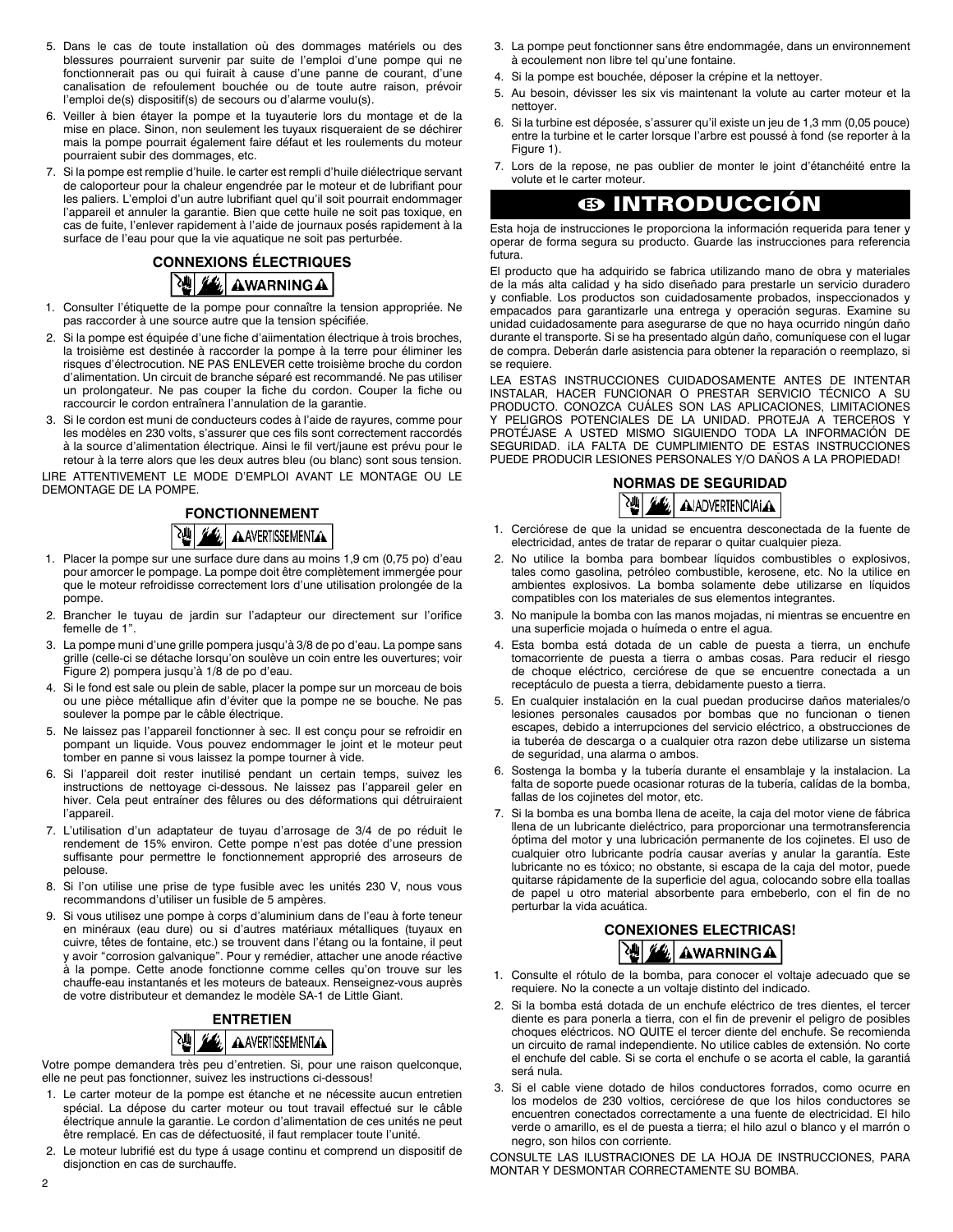

- 1. Coloque la bomba sobre una superficie sólida, en agua de por lo menos 1,9 cm (3/4 de pulg.) de profundidad para empezar a bombear. Cuando la bomba se utilice por periodos prolongados, ésta debe estar totalmente sumergida para que se enfríe el motor adecuadamente.
- 2. Conecte la manguera de jardín al adaptador de manguera o un tubo de 1" de diámetro directamente a la salida de la bomba.
- 3. La bomba con malla sacará agua hasta quedar 3/8". La bomba sin malla (se desencaja poniendo una meneda entre las ranuras: véase la Figura 2) sacará agua hasta quedar 1/8".
- 4. Si la superficie es de tierra o arena, coloque la bomba sobre una superficie plana como un trozo de madera o metal para evitar que la bomba se tape.
- 5. No deje que la unidad en operación se quede sin agua. Esta diseñada para ser enfriada por medio del bombeo de liquido. Usted puede dañar el sello y el motor puede fallar si se permite que la bomba opere sin agua.
- 6. Si la unidad se mantiene sin funcionar por un período de tiempo largo, siga las instrucciones de limpieza descritas en la próxima sección. No permita que la unidad se congele en invierno. Esto puede causar agrietamiento o deformaciones, lo cual puede dest ruir la unidad.
- 7. Cuando use el adaptador de la manguera de jardín de 3/4", el rendimiento se verá reducido aproximadamente un 15%. Esta bomba no tiene suficiente presión para funcionar apropiadamente con rociadores para césped.
- 8. Si se usa el enchufe con fusible en las unidades de 230V, se recomienda usar un fusible de 5.0 amperios.
- 9. Si se usa una bomba con alojamiento de aluminio en un área con agua de alto contenido mineral (agua dura) o si otros metales (tubería de cobre, cabezas de fuente metálicas, etc.) están presentes en el estanque o fuente, puede ocurrir una condición llamada "corrosión galvánica". La solución recomendada para esta situación es el uso de un ánodo de sacrificio conectado a la bomba. Este ánodo trabaja bajo el mismo principio de los ánodos que se encuentran en los calentadores de agua y motores para embarcaciones. Consulte con el distribuidor de su localidad y pregunte por el modelo SA-1 de Little Giant.

## **MANTENIMIENTO AIADVERTENCIALA**

¡Asegurese de que la unidad este desconectada de la fuenta de alimentacion electrica antes de intentar prestar servicio a la unidad o quitar cualquier componente de ella!

- 1. El estátor del motor de la bomba está completamente sellado y no requiere de ningún tipo de servicio. Cualquier desensamblado del estátor del motor o alteración eléctrica anula todas las garantías.
- 2. El motor es de tipo de trabajo continuo sellado en aceite, con un dispositivo automático de protección contra sobrecarga térmica.
- 3. La bomba puede funcionar contra una descarga restringida, tal como una fuente, sin dañar la bomba.
- 4. Si la bomba se tapa, quite la malla y limpie el área tapada.
- 5. Si es necesario remueva los 6 tornillos que sostienen la base de la voluta al estátor del motor y limpie la voluta.
- 6. Si remueve el propulsor, asegúrese de mantener un espacio de .050" con la barra empujada hacia el estátor al realizar el reensamblado (Figura 1).
- 7. Al reensamblar, acuérdese de instalar el anillo de sellado entre la base de la voluta y el estátor del motor.

### **LIMITED WARRANTY**

Your product is guaranteed to be in perfect condition when it leaves our Factory. It is warranted against defective materials and workmanship for a period of 12 months from date of purchase by the user.

Any product that should fail for either of the above two reasons and is still within the warranty period will be repaired or replaced at the option of Little Giant Pump Company, Inc. dba Franklin Electric Water Transfer Systems (hereafter "the Manufacturer") as the sole remedy of buyer. For our customers in the CONTINENTAL UNITED STATES: Please return the defective unit, postage paid, to the factory at 301 N. MacArthur, Oklahoma City, OK 73127-6616. All defective product returned under warranty will be fully inspected to determine the cause of failure before warranty is approved.

For our customers located elsewhere; it is not economical, due to duties and freight, to return the product to the factory for inspection. Please return the defective unit to any authorized distributor or dealer with a brief written explanation of the problem. If there are no apparent signs of customer abuse, unit will be repaired or replaced. If dispute arises over replacement of the product, the distributor or dealer is to segregate such items and hold for inspection by a representative of the Manufacturer or notify factory with details of the problem for factory disposition and settlement of warranty claim.

#### DISCLAIMER:

THE FOREGOING WARRANTY IS AN EXCLUSIVE WARRANTY IN LIEU OF ANY OTHER EXPRESS WARRANTIES. ANY IMPLIED WARRANTIES (INCLUDING, BUT NOT LIMITED TO ANY IMPLIED WARRANTY OF MERCHANTABILITY OR

| <b>ITEM</b>    | PART NO. | <b>DESCRIPTION</b>  | QTY. |
|----------------|----------|---------------------|------|
|                | 902441   | Screw, #8 x 1 5/8"  | 2    |
| $\overline{2}$ | 105918   | Handle, black       |      |
| 3              | 599030   | Adaptor, black      |      |
| 4              | 105310   | Impeller            | 1    |
| 5              | 928024   | Seal ring           |      |
| 6              | 105375   | Volute, black       |      |
| $\overline{7}$ | 902434   | Screw, #8-18 x 3/4" | 6    |
| 8              | 105376   | Screen, black       |      |
| $9*$           | 941038   | Adaptor, tubing     |      |

\*Not on all models • Ne sur tous modèles • No sobre todos los modelos



FITNESS FOR A PARTICULAR PURPOSE) TO THE EXTENT EITHER APPLIES TO A PRODUCT SHALL BE LIMITED IN DURATION TO THE PERIODS OF THE EXPRESS WARRANTIES GIVEN ABOVE.

Warranty will be VOID if any of the following conditions are found:

- 1. Sealed motor housing opened.
- 2. Product connected to voltage other than that indicated on nameplate.
- 3. Cord cut off to a length less than three feet.
- 4. Pump allowed to operate dry (fluid supply cut off).
- 5. Pump used to circulate anything other than fresh water, light oils, or other mild liquids at approximately room temperature.
- 6. Product abuse by customer.

Any oral statements about the product made by the seller, the manufacturer, the representatives or any other parties, do not constitute warranties, shall not be relied upon by the user and are not part of the contract for sale. Seller's and manufacturer's only obligation, and buyer's only remedy, shall be the replacement and/or repair by the manufacturer of the product as described above. NEITHER SELLER NOR THE MANUFACTURER SHALL BE LIABLE FOR ANY INJURY, LOSS OR DAMAGE, DIRECT, INCIDENTAL OR CONSEQUENTIAL (INCLUDING, BUT NOT LIMITED TO INCIDENTAL OR CONSEQUENTIAL DAMAGES FOR LOST PROFITS, LOST SALES, INJURY TO PERSON OR PROPERTY, OR ANY OTHER INCIDENTAL OR CONSEQUENTIAL LOSS), ARISING OUT OF THE USE OR THE INABILITY TO USE THE PRODUCT AND THE USER AGREES THAT NO OTHER REMEDY SHALL BE AVAILABLE TO IT. Before using, the user shall